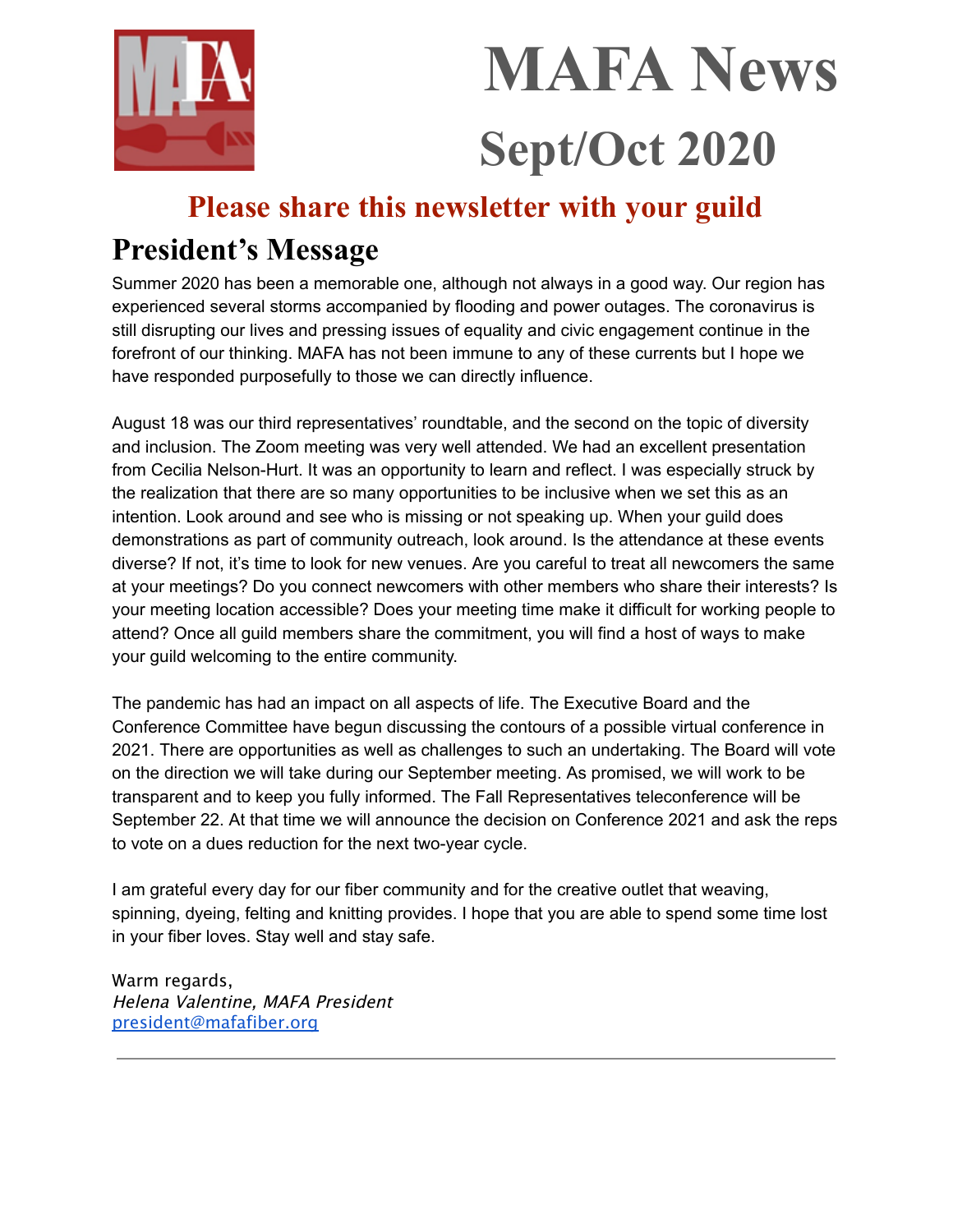# **Contents in This Issue**

- Important Dates
- Membership News
- Meet a MAFA Member
- Conference Update
- Grants Committee News
- Upcoming Guild Events
- Textile Events in our Region

# **Important Dates**

● September 22, 2020, 7:00pm: Fall Reps Meeting. Register here for a Zoom link: [us02web.zoom.us/meeting/register/tZEtcu-grj4oG9EPRWtE8VPeAHgWAeBc7R7x](https://us02web.zoom.us/meeting/register/tZEtcu-grj4oG9EPRWtE8VPeAHgWAeBc7R7x)

# **MAFA Membership**

# Membership Dues for 2020 - 2022

The MAFA board recommends a 50% reduction in dues for guilds and associates for the 2020-22 membership period. We will ask for a vote at the Fall Reps Meeting to approve the proposed dues. Renewal notices will go out AFTER the Fall meeting.

# Guild Roundtables

We are continuing our series of Zoom roundtable discussions among our Reps, guild leaders, and the MAFA board. Save the date for our next roundtable on the Guild Grant process and a presentation of previous grant award projects, October **20th, at 7:00pm on Zoom.** We are open to suggestions for future group discussions! Register here to get a Zoom link:

[us02web.zoom.us/meeting/register/tZckdOGvrjsvGdSD5tGO3w54jp-CXgRpEc5k](https://us02web.zoom.us/meeting/register/tZckdOGvrjsvGdSD5tGO3w54jp-CXgRpEc5k)

Did you miss the previous roundtables? Find links to meeting notes and recordings of the meetings on the Reps Corner page of the MAFA website, here: [mafafiber.org/guild-resources/reps-corner/](https://mafafiber.org/guild-resources/reps-corner/)

## Guild Zoom Meetings

We have a Zoom Pro account for use by any of our member guilds to hold guild meetings, board meetings, and programs, as a free service to our guilds. Visit the new Guild Zoom [Meetings](https://mafafiber.org/guild-resources/guild-zoom-meetings/) page (under Guild Resources) to find more info, the meeting calendar, a request form to reserve a meeting time, links to instructions for guild hosts and participants, and a link to download the Zoom app. We now have two hosts to avoid schedule conflicts, and meetings are first-come, first-served.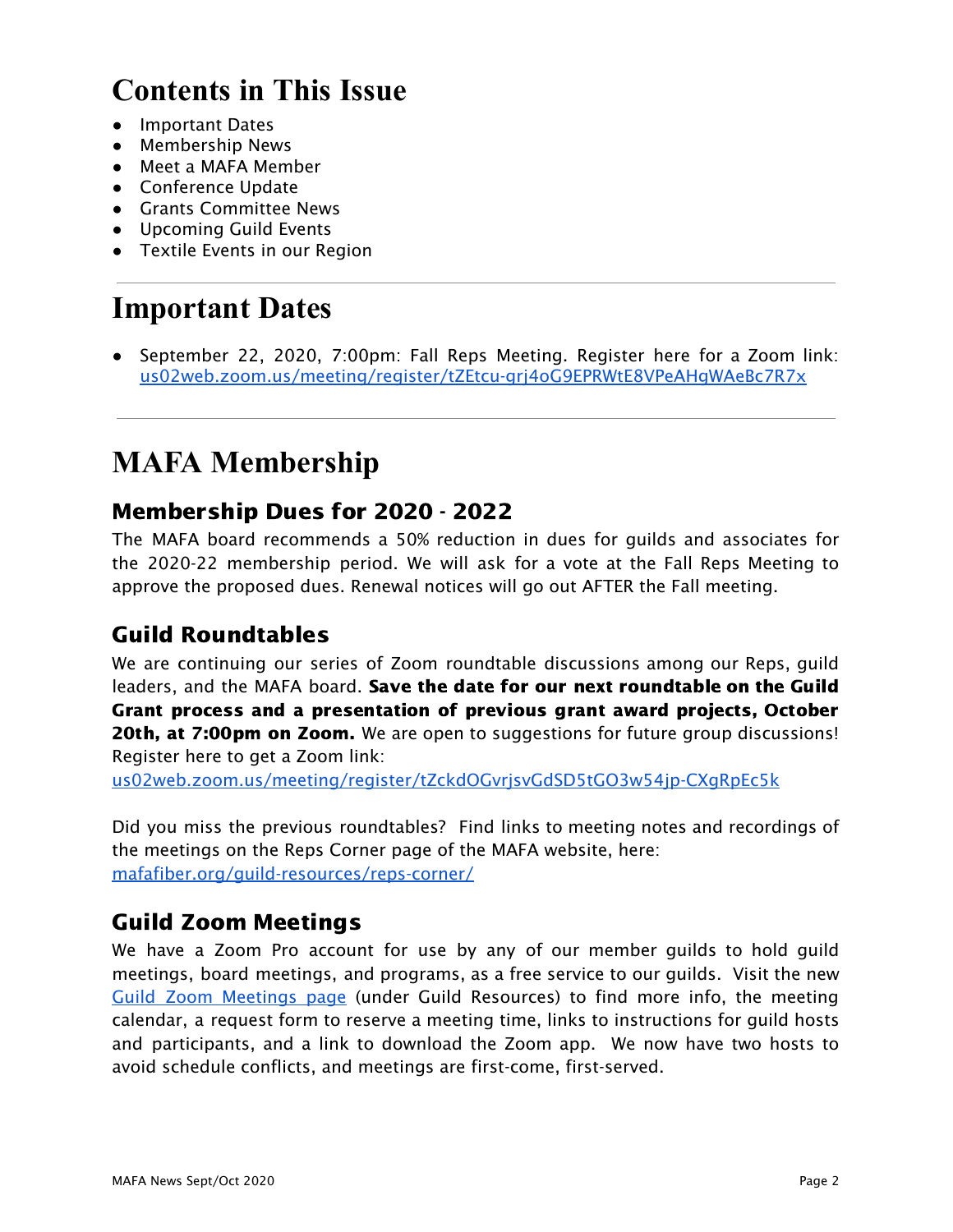If you have any questions, need help scheduling a meeting, or have any other suggestions on how MAFA can support our members right now, please email [membership@mafafiber.org.](mailto:membership@mafafiber.org)

## Looking for someone to present an online class or lecture?

Visit the new Online [Teaching](https://mafafiber.org/resource_category/online-teaching/) category under Fiber Resources on the MAFA website. Check back as we'll keep updating this as we get teaching info from new instructors.

# Join an ongoing conversation about guild issues

We have a discussion group for our member guild reps, officers, and program chairs, as well as MAFA board members. We will post a Question of the Month, and we hope you will join in the ongoing conversation. To join the discussion group, go to: <http://groups.io/g/mafareps>. Click on "Apply for Membership in this Group", or email for an invite. If you need any assistance joining the group, or to request an invite, email [membership@mafafiber.org.](mailto:membership@mafafiber.org)

## Reps Meeting Minutes

Minutes of the May 5, 2020 Reps Assembly are posted on the MAFA [website](https://mafafiber.org/wp-content/uploads/Reps-Meetings/RepsMeetingMinutesMay_5_2020.pdf).

# **Conference 2021 Update**

# The MAFA 2021 Conference will be held June 24 - 27, 2021

We will email Reps and previous attendees with a detailed conference update later in September. In the meantime, please email [conference@mafafiber.org](mailto:conference@mafafiber.org) if you have any questions about the conference.

## Want To Get Involved!

If you would like to join the conference planning committee, we'd love to have you! Please email and we'll discuss what coordinator positions we still need to fill and what your particular interests are. Email Margaret Briggs, at [conference@mafafiber.org.](mailto:conference@mafafiber.org)

# **Grants Committee News**

## Changes to Grant Application Deadlines for 2021

The deadline for new grant applications has been extended to January 8th, 2021 with awards to be announced in April.

Applicants may also request early decision for events and programs to be held in early 2021. To request an early decision, please apply by November 1, 2020 and check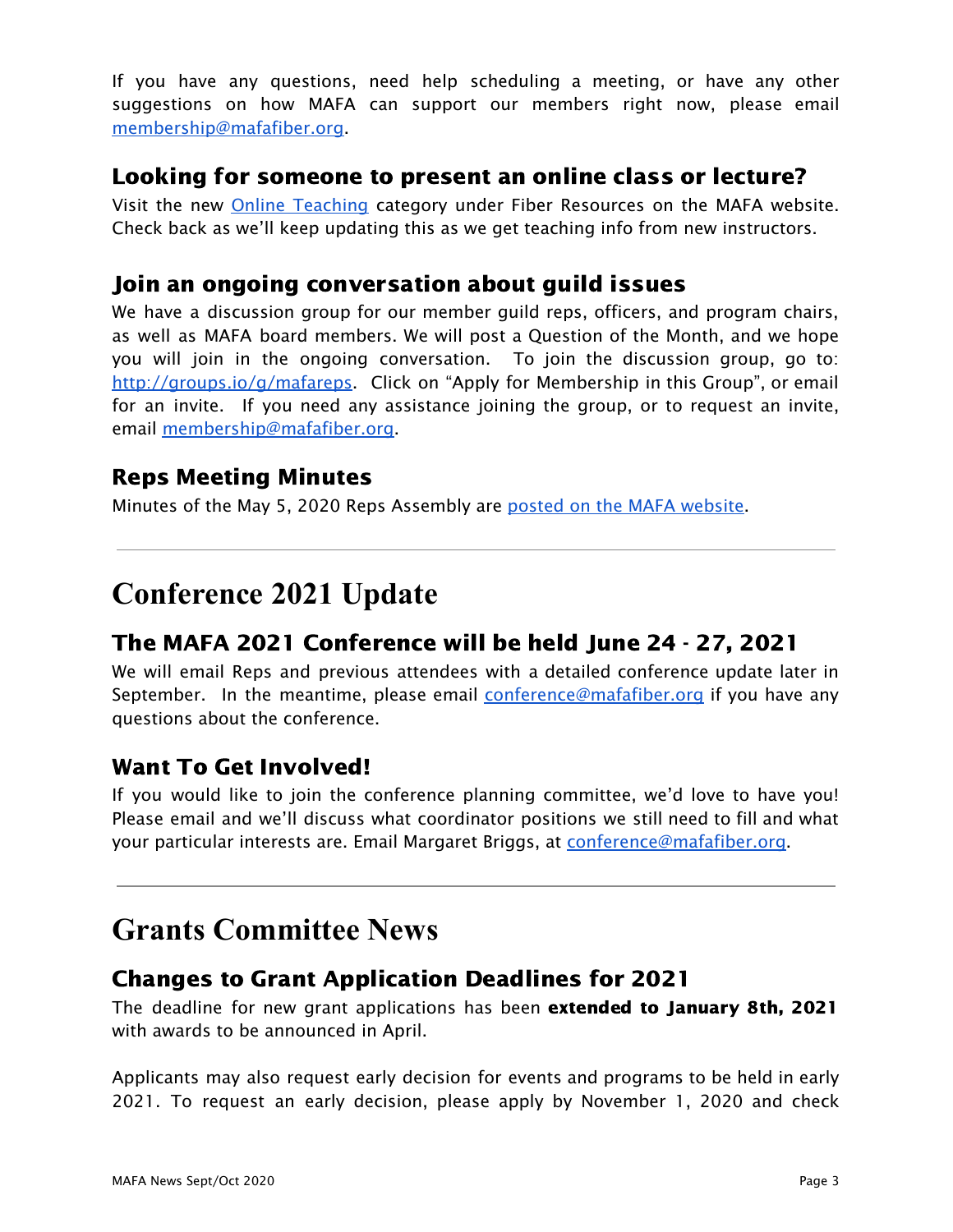"early decision" on the application. The Committee will make every effort to finalize early decision grants by the end of 2020.

Grants Briefing. Save the Date: Join us October 20th, at 7:00pm on Zoom. Our next Guild Roundtable will focus on the MAFA grant process and highlight past grant projects, along with some lessons learned and pitfalls to avoid. Please pre-register here: [us02web.zoom.us/meeting/register/tZckdOGvrjsvGdSD5tGO3w54jp-CXgRpEc5k](https://us02web.zoom.us/meeting/register/tZckdOGvrjsvGdSD5tGO3w54jp-CXgRpEc5k)

## Interested in a MAFA Grant? Here's where to start:

- Read the detailed guidelines and reporting requirements on the MAFA [Grants](https://mafafiber.org/grants/guild-grants/) [page.](https://mafafiber.org/grants/guild-grants/)
- Read the [reports](https://mafafiber.org/grants/guild-grants/grant-awards/) of successful grant projects. The reports include advice for future applicants planning similar projects.
- Download the latest versions of the grants [brochure](https://mafafiber.org/wp-content/uploads/Grants/Grants-Brochure_0619.pdf) and [application](https://mafafiber.org/wp-content/uploads/2019/08/Forms/MAFA-GRANT-APPLICATION-Preview.pdf) preview. The online application form (required) will be **available Sept. 1st**.

Questions? Contact [grants@mafafiber.org.](mailto:grants@mafafiber.org)

## Interested in becoming a [Conference](https://mafafiber.org/grants/fellowships/) Fellow?

The 2019 Fellows each received an award of \$300 after completing their post-conference projects. [Reports](https://mafafiber.org/grants/fellowships/fellowship-awards/) from past Conference Fellows are available on the MAFA website.

Look for more information and application instructions in time for 2021 conference registration. As you think about a fellowship project, please coordinate with your guild's program planners early in the process to reserve space for your presentation, workshop, etc. MAFA Associate Members are also welcome to apply.

## Want to get involved?

The Grants Committee welcomes new members annually. Volunteers from across the MAFA region are needed for 2021 and beyond. For more information or to express interest, contact [grants@mafafiber.org](mailto:grants@mafafiber.org).

# **Upcoming Guild Events**

Let us help you publicize your guild exhibits, workshops, events and sales! Visit the Guild Events listing on the website here: [mafafiber.org/events/](https://mafafiber.org/events/). Submit information on events, workshops, programs and sales for the website and newsletter by submitting the online form here: mafafiber.org/quilds-page/quild-event-update/ You may also email newsletter items to [firstvp@mafafiber.org](mailto:firstvp@mafafiber.org) before the 21st of even months for inclusion in the next MAFA News.

#### None at this time.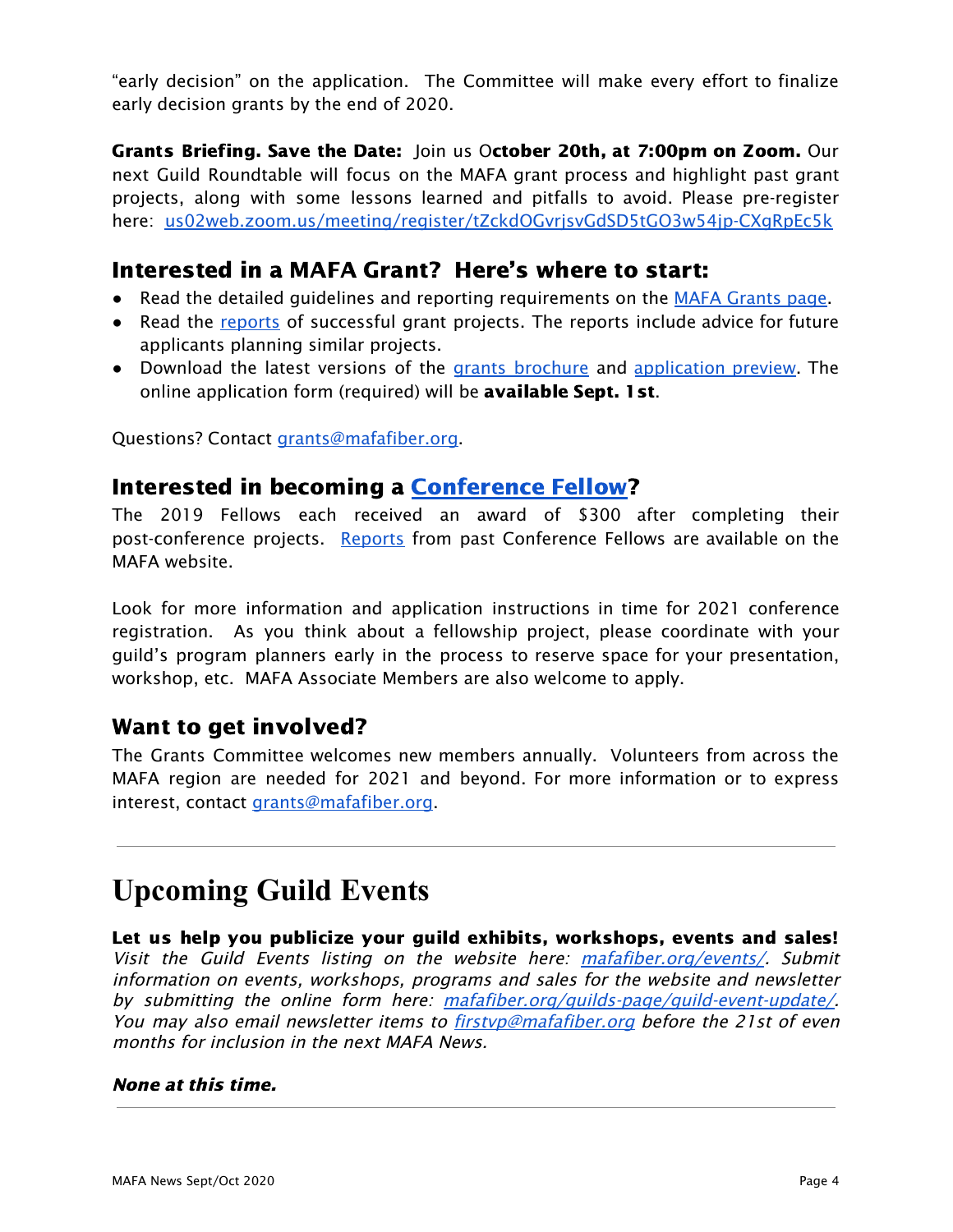# **Textile News in Our Region** Exhibits, Festivals, Events & Online Fiber Arts

Please note that many museums are still closed. See \* for current details. Some virtual tours have been added to the listings.

#### New festivals in this issue (watch websites for COVID19 updates):

PA Endless Mountains Fiber Festival \*Virtual\* September 11- 12, 2020 <http://www.endlessmountainsfiberfest.com/>

Maryland and Alpaca and fleece Festival \*Virtual\* October 31 to November 1, 2020 [http://www.marylandalpacas.org/page/8709/virtual-maryland-alpaca-and-fleece-festiv](http://www.marylandalpacas.org/page/8709/virtual-maryland-alpaca-and-fleece-festival)[l](http://www.marylandalpacas.org/page/8709/virtual-maryland-alpaca-and-fleece-festival)

Penns Valley Fiber Festival \*Virtual\* November 7, 2020 <https://www.pennsvalleyfiberfest.com/>

#### In previous issue:

NJ Sheep and Fiber Festival \* Now Canceled\*

Shenandoah Valley Fiber Festival \* Now Virtual\* September 26 - 27, 2020, Clarke County Ruritan Fairgrounds, Berryville, Virginia <https://www.shenandoahvalleyfiberfestival.com/>

### New York Sheep & Wool Festival \*Now Virtual\*

October 17, 2020 - October 18, 2020 <https://sheepandwool.com/>

#### Fall Fiber Festival & Montpelier Sheep Dog Trials: \*Now Canceled\*

New virtual textile exhibits in this issue:

Pliable Plane: Anni Albers September 3, 2020 – December 15, 2020 <https://theglasshouse.org/whats-on/pliable-plane-anni-albers/>

#### In Thread and On Paper: Anni Albers in Connecticut

Through Sunday, September 13, 2020 <https://www.nbmaa.org/exhibitions/anni-albers>

#### Poetics of Place

<https://publish.exhibbit.com/gallery/48757320/solo-gallery-16892>

#### Taking a Thread for a Walk

<https://www.nytimes.com/2019/10/17/arts/design/textile-show-moma.html>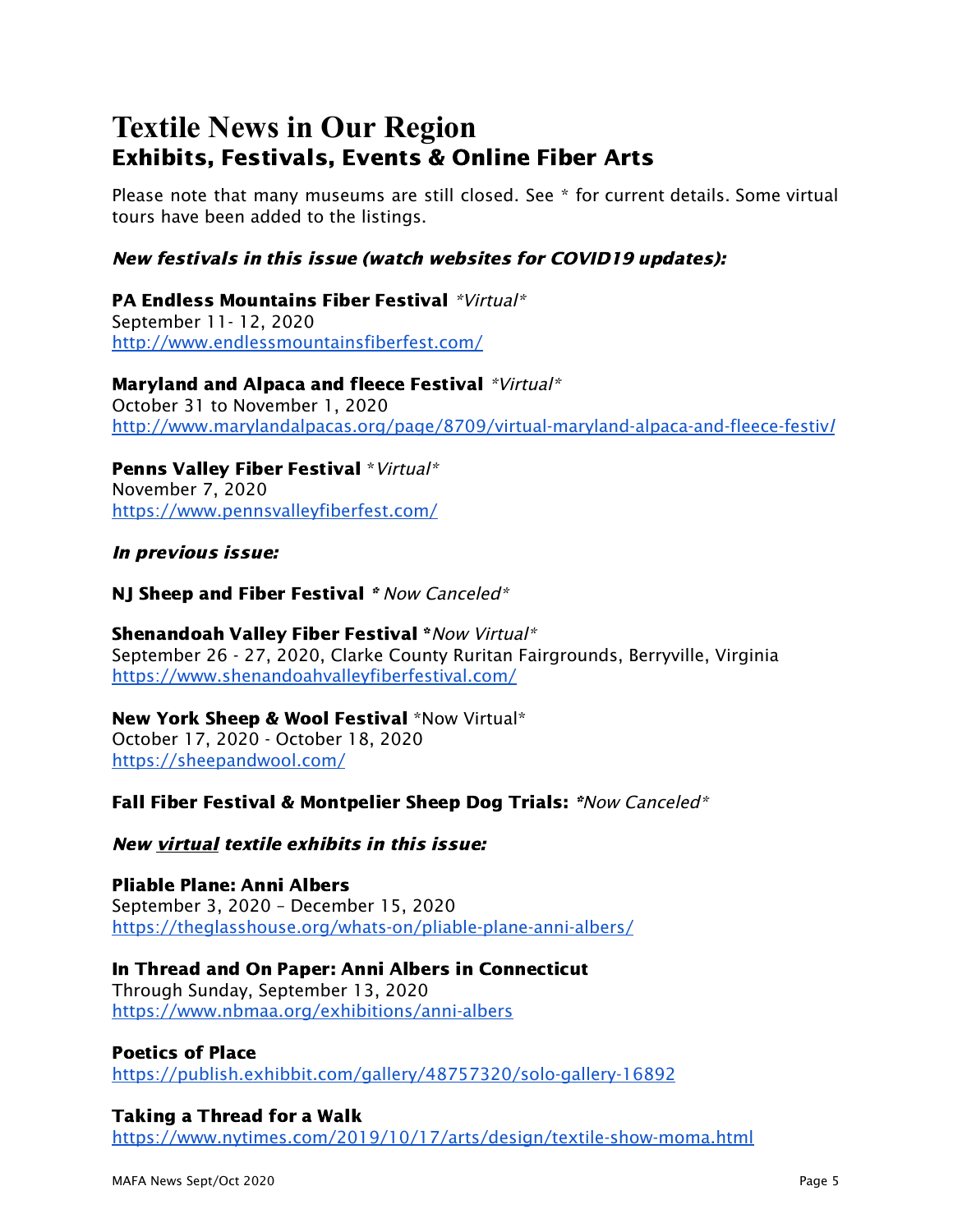<https://www.moma.org/calendar/exhibitions/5101> Rosie Lee Tompkins: A Retrospective <https://bampfa.org/rosie-lee-tompkins-media>

#### Previous issue exhibits:

Belmar Arts Center – FiberArts Plus Exhibit 2020 Virtual tour on YouTube 2020s://[www.youtube.com/watch?v=1vZXzhhgDVM&feature=youtu.be](http://www.youtube.com/watch?v=1vZXzhhgDVM&feature=youtu.be)

#### Fiber III, a National Juried Exhibition

October 2, 2020 - November 1, 2020, LIBERTYTOWN ARTS WORKSHOP, Fredericksburg, Virginia. Full prospectus on the website. Submissions due: 9/14/2020[.https://libertytownarts.com/calls-for-artists/](https://libertytownarts.com/calls-for-artists/)

#### Esther and the Dream of One Loving Human Family

\*Closed now. Ends March 31, 2024, Testimonial embroideries created by Holocaust survivor, Esther Nisenthal Krinitz, AMERICAN VISIONARY ART MUSEUM (AVAM), Baltimore, Maryland, <http://www.avam.org/>

#### Potomac Fiber Arts Gallery

Alexandria, VA September 1 - Oct. 4: "LaJaponaise" by Claude Monet October 6 - Nov. 8: Around the World November 10, 2020 - Jan. 3, 2021: Holiday Spirit <https://www.potomacfiberartsgallery.com/>

#### Delight in Discovery: The Global Collections of Lloyd Cotsen

\* Extended through December 23, 2020 but the museum is currently closed. The Textile Museum, Washington, DC view the video tour here: [https://secure2.convio.net/gwu/site/R?i=xb20svHRLsXxEg\\_cIO74Yw](https://secure2.convio.net/gwu/site/R?i=xb20svHRLsXxEg_cIO74Yw) https://museum.gwu.edu/delight

#### Hidden Stories/Human Lives

Online October 15-18, 2020, TEXTILE SOCIETY OF AMERICA 17TH BIENNIAL SYMPOSIUM, Boston, MA, <https://textilesocietyofamerica.org/symposia/symposium-2020>

The **Hudson Valley Fiber Arts Network** is a listing directory, marketing & news resource to promote and celebrate the diversity & creativity of the fiber arts community of the greater Hudson Valley region - from New York City to the Canadian border, along the I-87 and Hudson River corridor and surrounding areas. Find their events listings, and info at [www.hudsonvalleyfiberartsnetwork.com/](http://www.hudsonvalleyfiberartsnetwork.com/)

#### **Ongoing Exhibits** please check websites for reopening dates

**Potomac Fiber Arts Gallery, Alexandria, Virginia - Exhibits all forms of fiber work,** including weaving, knitting, crocheting, sewing, surface design, and more, in 11 juried shows each year. More info at [www.potomacfiberartsgallery.com/](http://www.potomacfiberartsgallery.com/).